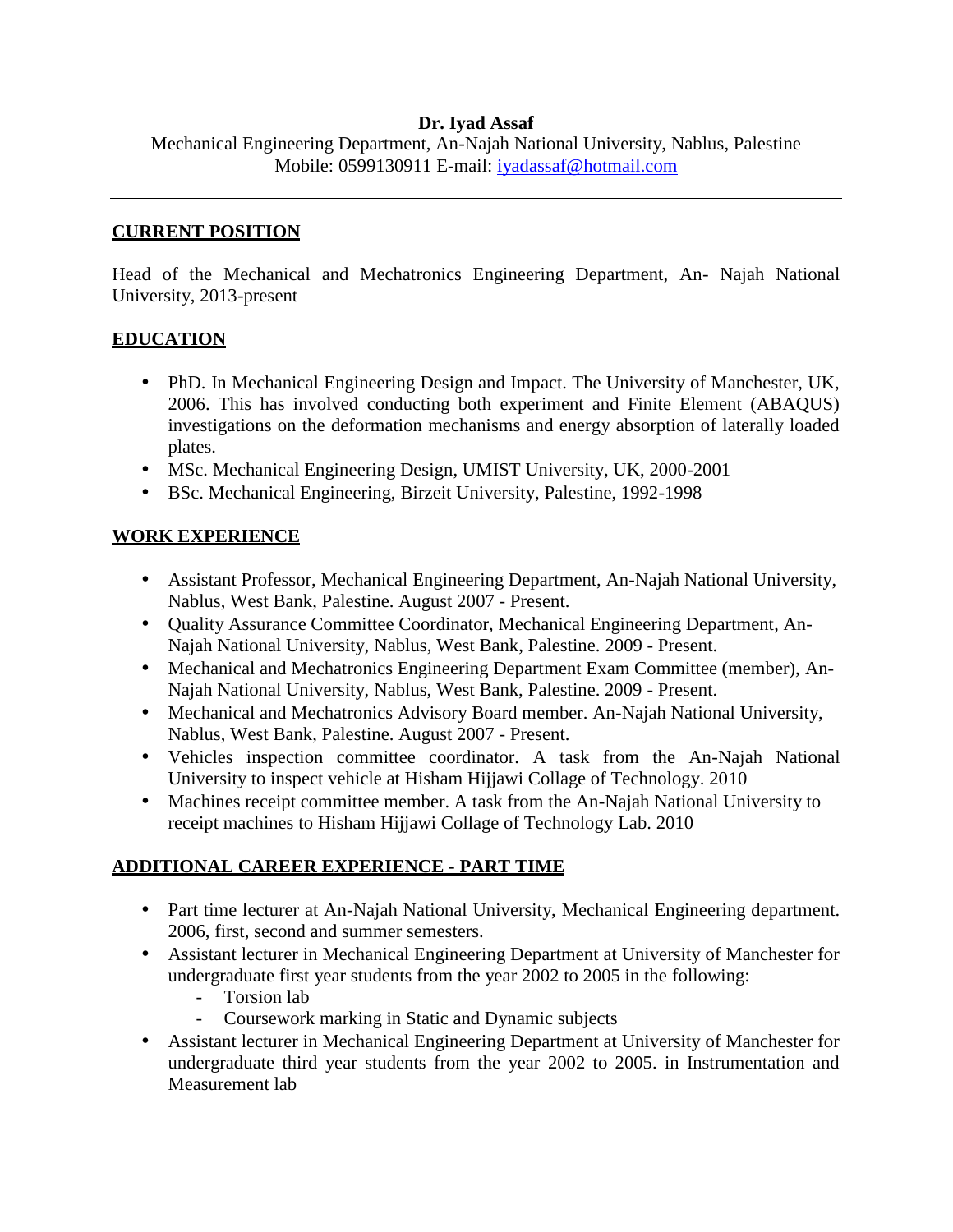- Assistant lecturer at Mechanical Engineering Department at University of Manchester for postgraduate (MSc) students from the year 2002 to 2005 in the following:
	- o Plate penetration lab: includes experimental and Finite Element (ABAQUS) classes. For Finite Element Analyses laboratory, I prepared both model of the plate perforation experiment and a set of instructions for MSc students to carry out the lab exercise.
	- o Behavior of a circular plate under Hydraulic pressure lab: Finite Element work (ABAQUS), prepared the model and set the instructions for the MSc students to carry out the lab exercise.
- Machine maintenance at Malhees company/west bank in 1997 (university summer training)
- Assistant lecturer at Mechanical Engineering Department Birzeit University for undergraduate second year students in the years 1996 in mechanical engineering drawing.

# **ACTIVITIES INSID THE UNIVERSITY**

- Writing the Self Study Reports for the mechanical and Mechatronics Department (20010- 2012)
- Re-reviewing and wording the two self study reports for the Mechanical and Mechatronics Department.
- Re-reviewing the learning outcomes for all the courses related to the Mechanical and Mechatronics Department and mapping them with the student's outcomes.
- Follow up the ABET centre for mapping the courses exams and mapping them with the ABET Outcomes.
- Attend all the meetings made by Dr. Adnan Nayfeh for ABET accreditation.
- Vehicles inspection to inspect vehicle at Hisham Hijjawi Collage of Technology. 2010
- Machines receipt committee member. A task from the An-Najah National University to receipt two turning machines and one milling machine at Hisham Hijjawi Collage of Technology. 2010

# **SOCIAL AND ORGANIZATIONAL SKILLS**

• Course training for the mechanical Engineering student in Finite Element (ABAQUS/ CAE), 2008- 2010. An-Najah National University.

#### **Conferences**

• Palestinian Industry (reality and challenges). An-Najah National University 2012. attend without paper.

# **COMPUTER SKILLS**

- Computers skills (Word, Excel, Power point)
- **ABAQUS/Codes and ABAQUS/CAE software**
- **ANSYS** software
- AutoCAD software
- MATHCAD software
- Pro/Engineer software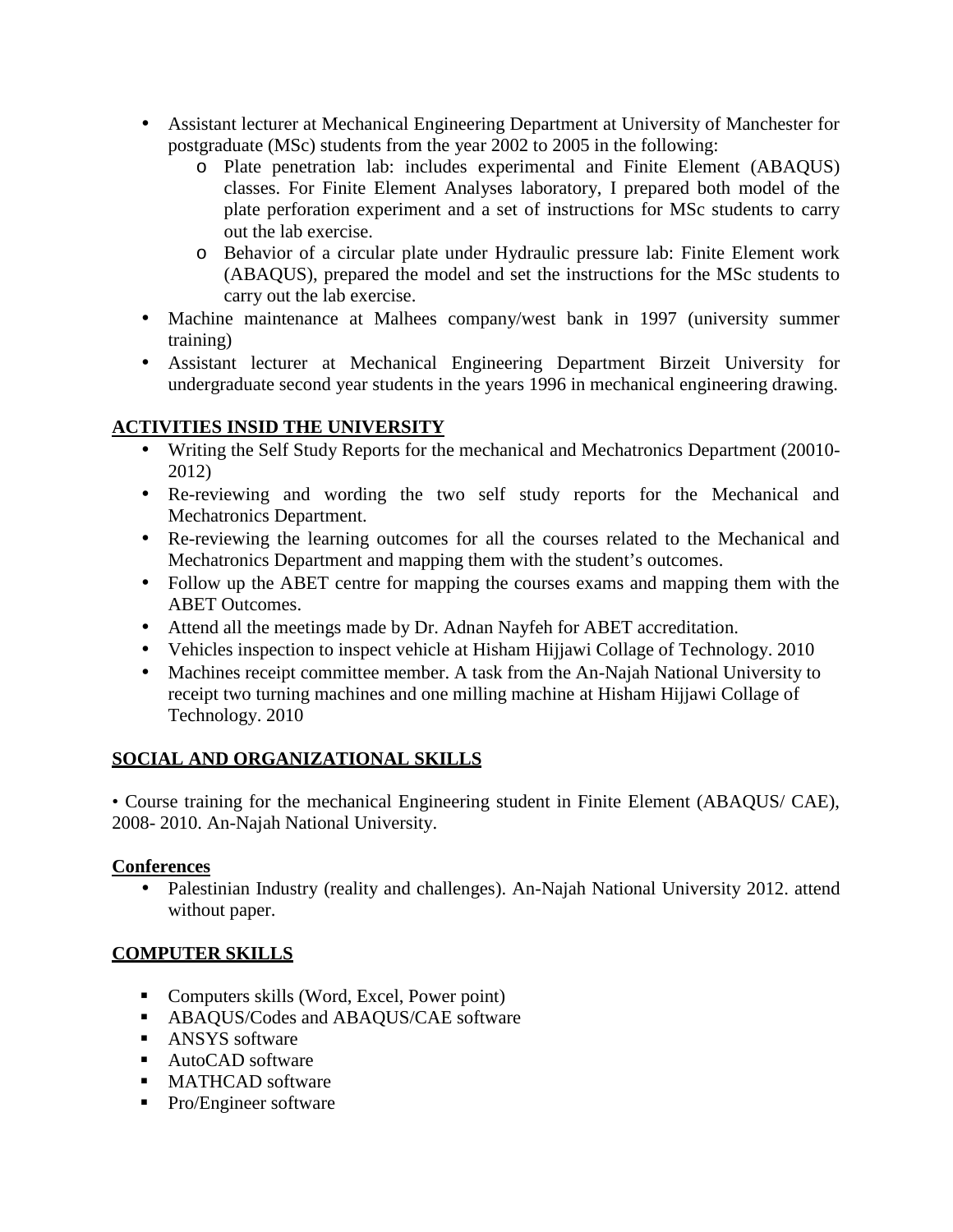# **TRAINING & WORKSHOPS**

- Smart Board Application workshop. Excellent learning Centre, An-Najah National University, 2013
- Four workshops for designing E-learning courses using Moodle. E-learning centre, An- Najah National University, 2012
- **EXECUTE:** Learning for Solving Problems workshop, Excellent learning Centre, An-Najah National University, 2012
- Learning Related to Local Society. Excellent learning Centre , An-Najah National University, 2012
- Mind Mapping workshop. An-Najah National University, 2012
- **Moodle software training workshop.** E-learning centre, An-Najah National University, 2012
- Training courses for using Moodle Software for designing E-learning courses
- Courses Learning Outcomes Design workshop. Excellent learning Centre, An-Najah National University, 2012
- ABET workshops, Abet centre, An-Najah National University, 2009, 2010, 2012, 2013
- Graduate Personal Development Programme. Final year research students. UMIST, 2003
- Impact and Explosion engineering course. Department of mechanics, aerospace and manufacturing, UMIST. December, 2002.
- Finite Element Analyses (ABAQUS) course. UMIST, 2002
- **Maintenance of vehicle motor course. Birzeit university, 1996**

# **COURSES TAUGHT:**

#### **BACHELOR COURSES:**

- Static
- Dynamic
- Engineering Workshop I
- Engineering Economy
- Operations Management
- Numerical Analysis
- Fluid Mechanics
- Machine Design I and II
- Manufacturing Processes
- Material Science
- Theory of Machine
- Welding and casting
- Hydraulic Machine
- Strength of Materials
- Undergraduate final year projects

# **E-Learning Courses**

• Workshop I